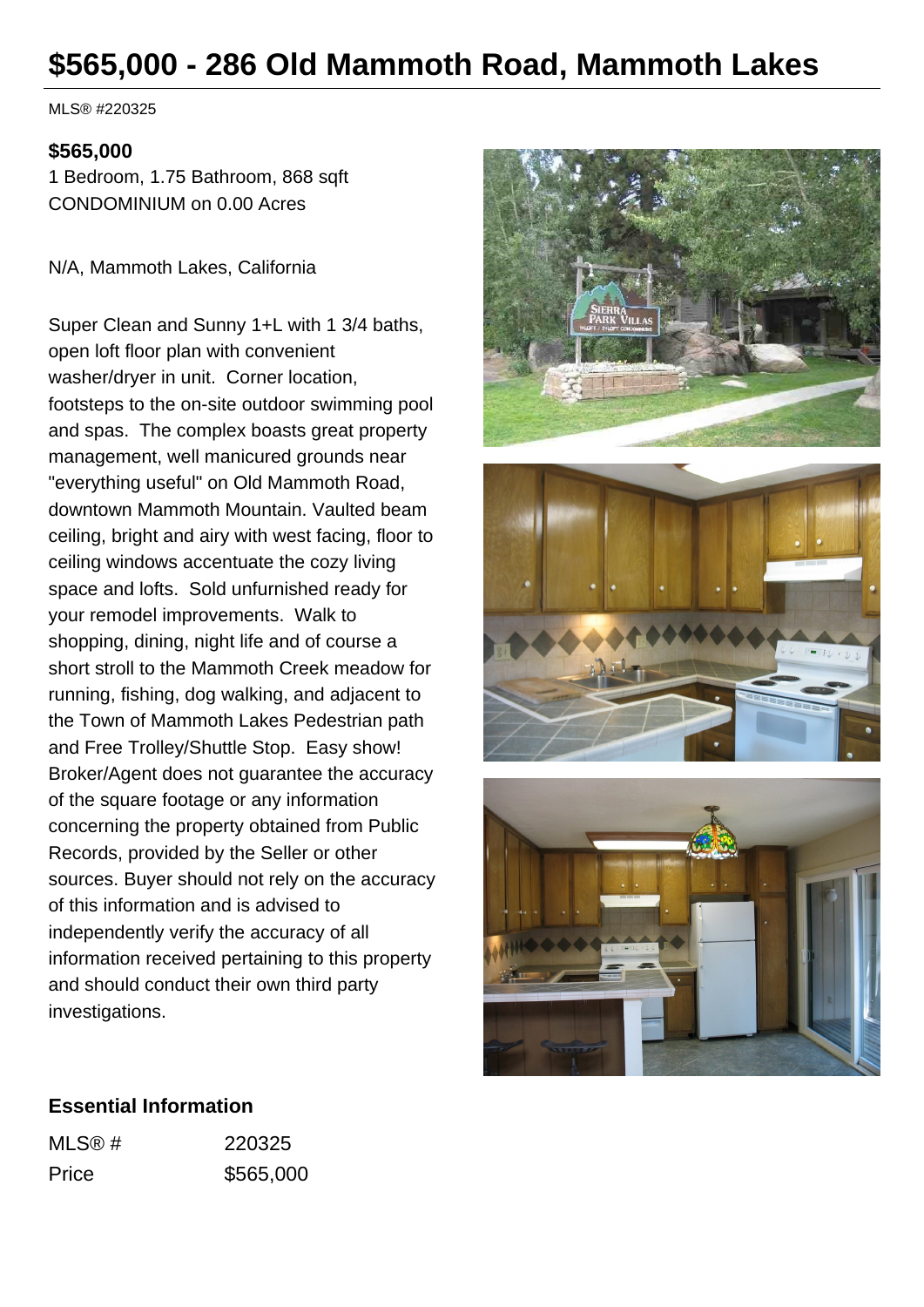| <b>Bedrooms</b>  |                                 |
|------------------|---------------------------------|
| <b>Bathrooms</b> | 1.75                            |
| Square Footage   | 868                             |
| Acres            | 0.00                            |
| <b>Type</b>      | <b>CONDOMINIUM</b>              |
| Sub-Type         | <b>Planned Unit Development</b> |
| <b>Status</b>    | <b>ACTIVE</b>                   |
|                  |                                 |

## **Community Information**

| Address<br>Area<br>Subdivision<br>City<br>County<br><b>State</b> | 286 Old Mammoth Road<br><b>Mammoth Lakes</b><br>N/A<br><b>Mammoth Lakes</b><br>Mono<br>California                                                            |  |
|------------------------------------------------------------------|--------------------------------------------------------------------------------------------------------------------------------------------------------------|--|
| Zip Code                                                         | 93546                                                                                                                                                        |  |
| <b>Amenities</b><br>Amenities<br>Parking<br>Garages              | Swimming Pool, Hot Tub, Pets Allowed, Ski Lockers<br><b>None</b><br><b>None</b>                                                                              |  |
| <b>Interior</b>                                                  |                                                                                                                                                              |  |
| <b>Interior Features</b><br>Heating<br>Cooling                   | Sauna, Bathroom Mirrors, Hardwood Floors, Tile Floors, Carpet, Window<br>Coverings, Vaulted Ceilings, Smoke Detector<br>Electric, Wall Heater<br><b>None</b> |  |
| Fireplace<br>Fireplaces<br><b>Stories</b>                        | Yes<br>One, Wood Stove, In Living Room<br>$\overline{2}$                                                                                                     |  |
| <b>Exterior</b>                                                  |                                                                                                                                                              |  |
| <b>Exterior</b><br>Windows<br>Roof                               | Frame, Wood Siding<br>Single Pane, Double Pane, Vinyl Clad<br>Metal                                                                                          |  |
| <b>School Information</b>                                        |                                                                                                                                                              |  |
| <b>District</b>                                                  | <b>MUSD</b>                                                                                                                                                  |  |
| <b>Additional Information</b>                                    |                                                                                                                                                              |  |